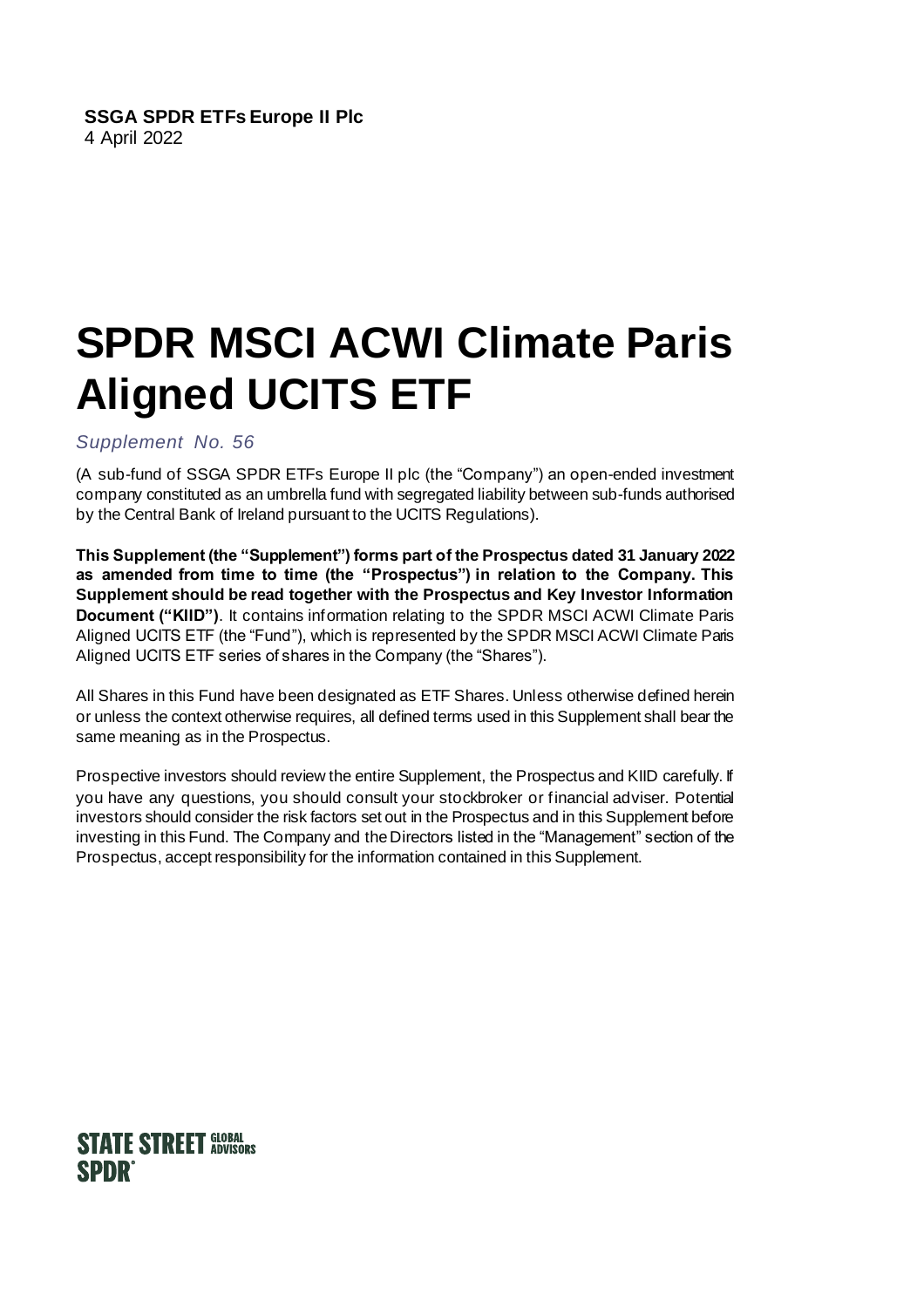### **Fund Characteristics**

| <b>Base Currency</b>                          | USD.                                                                                                                                                                                                                                                                                                                                                                                                                                                                         |  |  |  |  |  |  |
|-----------------------------------------------|------------------------------------------------------------------------------------------------------------------------------------------------------------------------------------------------------------------------------------------------------------------------------------------------------------------------------------------------------------------------------------------------------------------------------------------------------------------------------|--|--|--|--|--|--|
| Investment Manager                            | State Street Global Advisors Europe Limited.                                                                                                                                                                                                                                                                                                                                                                                                                                 |  |  |  |  |  |  |
| Sub-Investment<br>Manager(s)                  | State Street Global Advisors Limited.                                                                                                                                                                                                                                                                                                                                                                                                                                        |  |  |  |  |  |  |
| Dividend Policy                               | For distributing share classes, semi-annual distribution of income (in or around June and<br>December), except where the Management Company in its sole discretion, determines not to<br>pay a dividend on any given distribution date.<br>For accumulating share classes, all income and gains will be accumulated in the Net Asset Value<br>per Share. Distributing / accumulating status indicate in Share class information overleaf.                                    |  |  |  |  |  |  |
| <b>SFDR Fund Classification</b>               | Article 8 Fund, Sustainability Risk integrated by the Index.                                                                                                                                                                                                                                                                                                                                                                                                                 |  |  |  |  |  |  |
| <b>Dealing Information</b>                    |                                                                                                                                                                                                                                                                                                                                                                                                                                                                              |  |  |  |  |  |  |
| Dealing Deadline                              | Cash subscriptions and redemptions: 4.00 p.m. (Irish time) on each Dealing Day.<br>Cash subscriptions and redemptions on the last Dealing Day prior to 25 December and 1<br>January each year: 11.00 a.m. (Irish time).<br>Earlier or later times may be determined by the Management Company at its discretion with prior<br>notice to the Authorised Participants.<br>In-kind dealing by Shareholders is not permitted.                                                    |  |  |  |  |  |  |
| Settlement Deadline                           | 3.00 p.m. (Irish time) on the third Business Day after the Dealing Day, or such earlier or later<br>date as may be determined by or agreed with the Management Company. The Management<br>Company/Company will notify Shareholders if, (i) an earlier Settlement Deadline applies in<br>respect of subscriptions, or (ii) a later Settlement Deadline applies in respect of redemptions.<br>Settlement may be impacted by the settlement schedule of the underlying markets. |  |  |  |  |  |  |
| Dealing NAV                                   | The Net Asset Value per Share calculated as at the Valuation Point on the Business Day<br>following the relevant Dealing Day.                                                                                                                                                                                                                                                                                                                                                |  |  |  |  |  |  |
| Minimum Subscription and<br>Redemption Amount | Authorised Participants should refer to the Authorised Participant Operating Guidelines for<br>details of the current minimum subscription and redemption amounts for the Fund.                                                                                                                                                                                                                                                                                              |  |  |  |  |  |  |

#### **Index Information**

| Index (Ticker)                  | MSCI ACWI Climate Paris Aligned Index (MXACCLPA).                                                                                                                                                                                                                            |
|---------------------------------|------------------------------------------------------------------------------------------------------------------------------------------------------------------------------------------------------------------------------------------------------------------------------|
| Index Rebalance<br>Frequency    | Semi-Annually.                                                                                                                                                                                                                                                               |
| Additional Index<br>Information | Further details of the Index and its performance can be found at:<br>https://www.msci.com/constituents<br>https://www.msci.com/documents/10199/a543310d-d383-f688-0769-17d309fb79db<br>https://www.msci.com/eqb/methodology/meth_docs/MSCI_Climate_Paris_Aligned_Indexes.pdf |

#### **Valuation Information**

| Valuation              | The Net Asset Value per Share is calculated in accordance with the "Determination of Net<br>Asset Value" section of the Prospectus. |
|------------------------|-------------------------------------------------------------------------------------------------------------------------------------|
| Valuation Pricing Used | Last traded.                                                                                                                        |
| Valuation Point        | 10.15 p.m. (Irish time) on each Business Day.                                                                                       |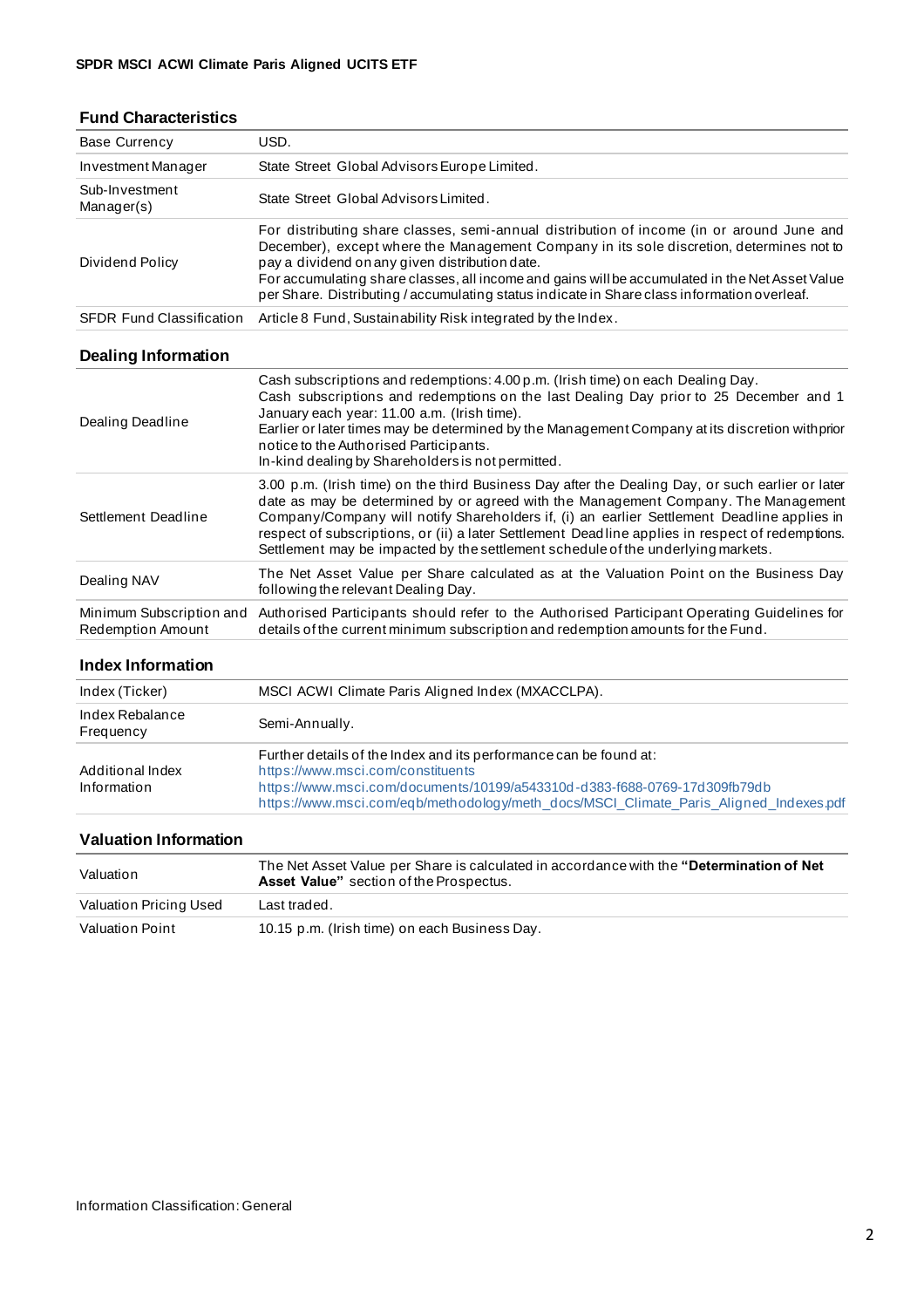#### **Share Classes**

| <b>Share Class</b><br>Type                                                                                                                | <b>USD</b> unhedged                                                       |             | <b>USD hedged</b>                                                                              |             | <b>EUR hedged</b>                                                                              |      | <b>GBP</b> hedged                                                                              |             | <b>CHF</b> hedged                                                                              |      |
|-------------------------------------------------------------------------------------------------------------------------------------------|---------------------------------------------------------------------------|-------------|------------------------------------------------------------------------------------------------|-------------|------------------------------------------------------------------------------------------------|------|------------------------------------------------------------------------------------------------|-------------|------------------------------------------------------------------------------------------------|------|
| <b>Name</b>                                                                                                                               | <b>SPDR MSCI ACWI</b><br><b>Climate Paris Aligned</b><br><b>UCITS ETF</b> |             | <b>SPDR MSCI</b><br><b>ACWI Climate</b><br>Paris Aligned<br><b>USD Hdg</b><br><b>UCITS ETF</b> |             | <b>SPDR MSCI</b><br><b>ACWI Climate</b><br>Paris Aligned<br><b>EUR Hdg</b><br><b>UCITS ETF</b> |      | <b>SPDR MSCI</b><br><b>ACWI Climate</b><br>Paris Aligned<br><b>GBP Hdg</b><br><b>UCITS ETF</b> |             | <b>SPDR MSCI</b><br><b>ACWI Climate</b><br>Paris Aligned<br><b>CHF Hdg</b><br><b>UCITS ETF</b> |      |
| <b>Dividend</b><br>Policy*                                                                                                                | Acc                                                                       | <b>Dist</b> | Acc                                                                                            | Dist        | Acc                                                                                            | Dist | Acc                                                                                            | <b>Dist</b> | Acc                                                                                            | Dist |
| <b>Share Class</b><br><b>Currency</b>                                                                                                     | USD.                                                                      |             | <b>USD</b>                                                                                     |             | <b>EUR</b>                                                                                     |      | <b>GBP</b>                                                                                     |             | <b>CHF</b>                                                                                     |      |
| <b>TER</b><br>(further)<br>information in<br>this respect is<br>set out in the<br>"Fees and<br>Expenses"<br>section of the<br>Prospectus) | Up to 0.20%                                                               |             |                                                                                                | Up to 0.25% |                                                                                                |      |                                                                                                |             |                                                                                                |      |

\*Dividend Policy: 'Acc' = Accumulating shares, 'Dist' = Distributing shares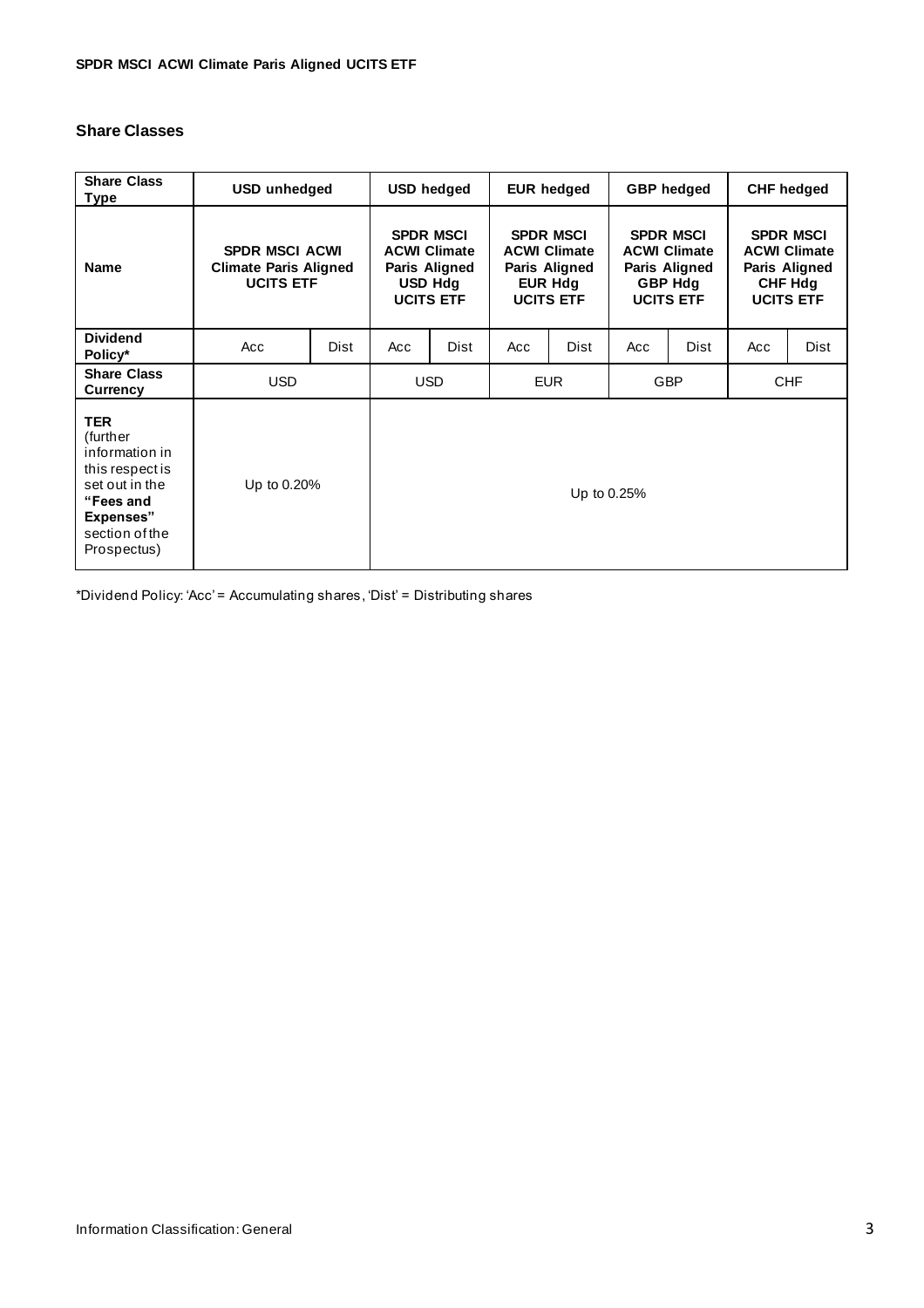#### **Investment Objective and Policy**

**Investment Objective:** The investment objective of the Fund is to track the equity market performance of developed and emerging markets.

**Investment Policy:** The investment policy of the Fund is to track the performance of the Index (or any other index determined by the Directors from time to time to track substantially the same market as the Index) as closely as possible, while seeking to minimise as far as possible the tracking difference between the Fund's performance and that of the Index.

The Index aims to reflect the performance of a sub-set of equity securities of companies within the MSCI ACWI Index (the "Parent Index") which are selected and weighted in accordance with the Index methodology. The Index methodology aims to reduce exposure to transition and physical climate risks while pursuing opportunities arising from the transition to a lower-carbon economy and seeking to align the Fund's portfolio with the Paris Agreement adopted under the United Nations Framework Convention on Climate Change requirements (the "Paris Agreement"). The Parent Index measures the performance of large and mid capitalisation stocks across developed market and emerging market countries. The Index aims to exceed the minimum standards for EU Paris-Aligned benchmarks set out in the Commission Delegated Regulation (EU) 2020/1818 for the methodology of benchmark indices that would be aligned with the objectives of the Paris Agreement. The Index excludes certain companies based on their involvement in the following controversial business activities: controversial weapons, tobacco, oil and gas, and thermal coal mining and power generation, with further detail on how the index provider defines what constitutes "involvement" outlined in the Index methodology. The Index also excludes companies which are identified by the index provider as being involved in controversies that have a negative ESG impact on their operations and/or products and services based on an MSCI ESG controversy score ("**MSCI ESG Controversy Score**"). The MSCI ESG Controversy Score reflects an assessment by the index provider of controversies concerning the negative environmental, social, and/or governance impact of company operations, products and services. The evaluation framework used in MSCI ESG Controversies is designed to be consistent with international norms represented by the UN Declaration of Human Rights, the ILO Declaration on Fundamental Principles and Rights at Work, and the UN Global Compact. MSCI ESG Controversies Score falls on a 0-10 scale, with "0" being the most severe controversy. Companies which are identified by the index provider as having faced controversies pertaining to environmental issues are excluded from the Index based on an MSCI environmental controversy score ("**MSCI Environmental Controversy**  Score"). The minimum MSCI ESG Controversy Score and the minimum MSCI Environmental Controversy Score set by the index provider to determine eligibility for inclusion in the

Index can be found at the index provider's website https://www.msci.com/index-methodology.

The remaining constituents are then selected and weighted for inclusion in the Index to reduce exposure to transition and physical climate risks, pursue opportunities arising from transition to a lower-carbon economy while seeking to align with the objectives of the Paris Agreement and minimising ex-ante tracking error relative to the Parent Index. At this stage the Index methodology:

- (i) applies certain index level constraints by:
- targeting a reduction of overall greenhouse gas (GHG) intensity compared with the Parent Index;
- targeting a minimum decarbonisation rate of GHG intensity reduction per year;
- targeting exposure to sectors with a high impact on climate change at least equivalent to the Parent Index to align with the objectives of the Paris Agreement to include exposure to sectors that should actively reduce GHG emissions, and;
	- (ii) taking into account:

- increased exposure to companies that publish emissions reduction targets, publish their annual emissions and reduce their GHG intensity;

- contribution to reduced weighted average potential emissions intensity compared with the Parent Index;

- contribution to increased overall low carbon transition (LCT) score compared with the Parent Index (i.e., lower overall exposure to companies facing risks from LCT and / or higher overall exposure to companies which may have opportunities from LCT), as determined by the index provider;

- reduction in exposure to physical risk arising from extreme weather events compared with the Parent Index

- contribution to increased overall exposure to companies with a minimum green-to-brown revenue ratio compared with the Parent Index with green revenues being those which reflect company revenues from products and services that have the potential to contribute to the low carbon transition versus brown revenues which have the potential to harm the environment and worsen the low carbon transition (for further information on the meaning of green and brown revenue and how they are calculated please refer to the index methodology);

- contribution to increased overall green revenue compared with the Parent Index; and

- constituent-level liquidity and diversification caps,

according to the thresholds for such constraints determined by the index provider in the index methodology.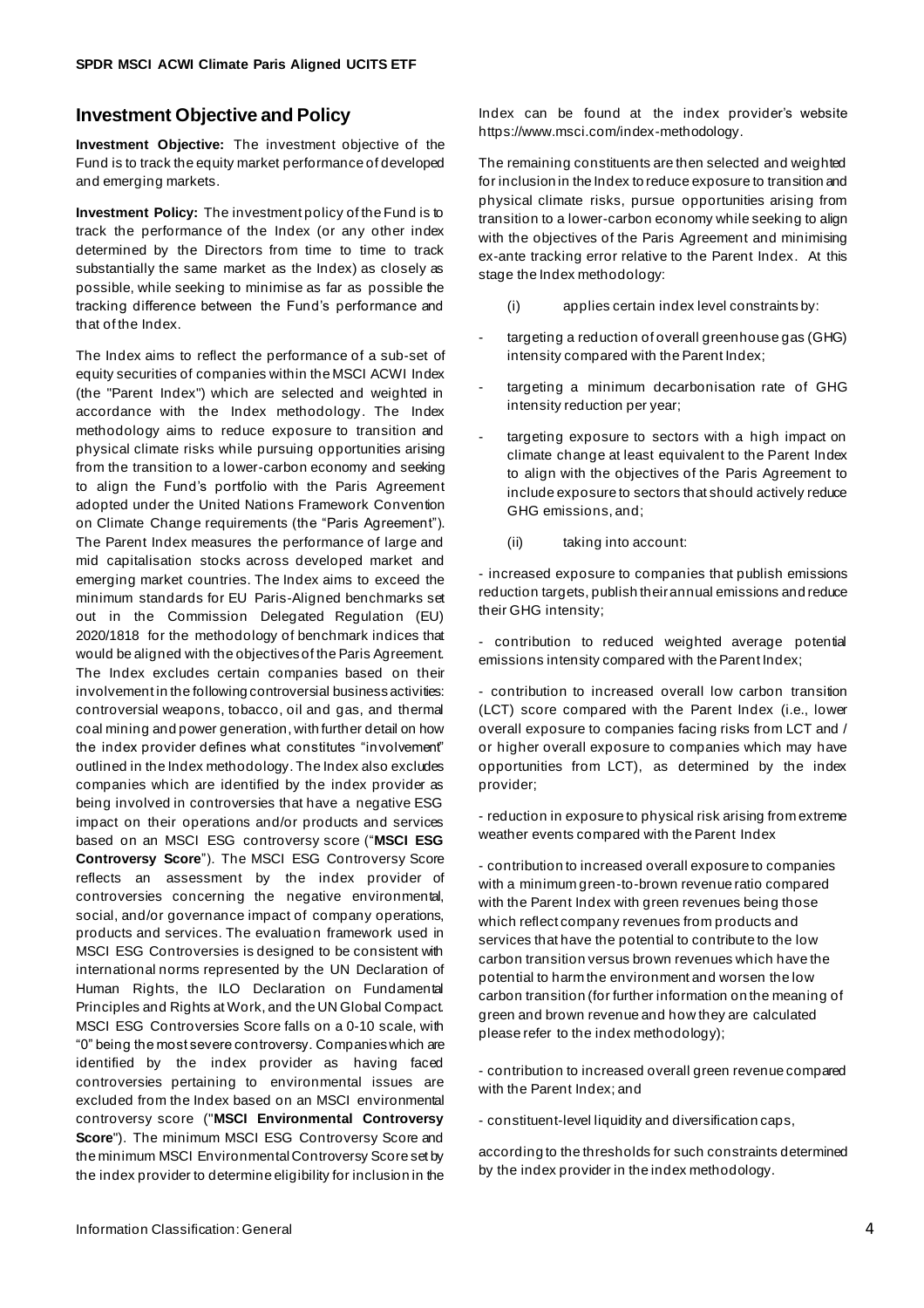The adoption of these screens within the Index correspond to the environmental and social factors which the Fund promotes, as further described in the "**ESG Screening**" subsection of the "**ESG Investing**" section of the Prospectus. Companies that are not excluded by the Index provider based on their MSCI ESG Controversy Score are considered to exhibit good governance. The main methodological limits are described in the "**Screening Ris**k" subsection of the "Investment Risks" section of this Supplement.

The ESG screening applies to at least 90% of the portfolio.

The portfolio of the Fund is predominantly composed of securities that comply with the ESG standards outlined above and in the index methodology (and in ensuring that the portfolio is exempt of issuers having activities that would significantly harm this objective).

Index constituents may on occasion be rebalanced more often than the Index Rebalance Frequency, if required by the Index methodology, including for example where corporate actions such as mergers or acquisitions affect components of the Index.

Although the Index is generally well diversified, because of the market it reflects it may, depending on market conditions, contain constituents issued by the same body that may represent more than 10% of the Index. In order for the Fund to track the Index accurately, the Fund will make use of the increased diversification limits available under Regulation 71 of the UCITS Regulations. These limits permit the Fund to hold positions in individual constituents of the Index issued by the same body of up to 20% of the Fund's Net Asset Value.

Hedged Share Classes are made available to reduce the impact of exchange rate fluctuations between the currency of the Class and the currency in which the underlying assets are denominated. Investors should note that the hedged Share Classes (designated as such in this Supplement) will be hedged back to the currency of the relevant Class. Consequently the hedged Share Classes should more closely track the corresponding currency hedged versions of the Index.

The Investment Manager and/or Sub-Investment Manager, on behalf of the Fund, will invest using the replication strategy as further described in the "**Investment Objectives and Policies – Index Tracking Funds**" section of the Prospectus, primarily in the securities of the Index, at all times in accordance with the Investment Restrictions set forth in the Prospectus. The Investment Manager and/or Sub-Investment Manager also may, in exceptional circumstances, invest in securities not included in the Index but that it believes closely reflect the risk and distribution characteristics of securities of the Index. The equity securities in which the Fund invests will be primarily listed or traded on Recognised Markets in accordance with the limits set out in the UCITS Regulations. Details of the Fund's

portfolio and the indicative net asset value per Share for the Fund are available on the Website daily.

**Currency Hedging:** The Fund will use financial derivative instruments ("**FDIs**"), including forward foreign exchange contracts, to hedge some or all of the foreign exchange risk for hedged Share Classes. Currency hedging transactions in respect of a hedged Share Class will be clearly attributable to that Class and any costs shall be for the account of that Class only. All such costs and related liabilities and/or benefits will be reflected in the net asset value per Share of the Class. Over-hedged or under-hedged positions may arise unintentionally due to factors outside the control of the Investment Manager and/or Sub-Investment Manager but will be monitored and adjusted on a regular basis.

**Taxonomy Regulation**: The Technical Screening Criteria ("**TSC**") in respect of all of the Taxonomy Regulation objectives have not yet been developed and these detailed criteria will require the availability of multiple, specific data points regarding each investment. As at the date hereof, there is insufficient reliable, timely and verifiable data available for the Investment Manager and/or Sub-Investment Manager to be able to assess investments using the TSC. While there are investments in the Fund that are in economic activities that contribute to climate change mitigation and climate change adaptation, the Investment Manager and/or Sub-Investment Manager is not currently in a position to describe:

- a) the extent to which the investments of the Fund are in economic activities that qualify as environmentally sustainable and are aligned with the Taxonomy Regulation;
- b) the proportion, as a percentage of the Funds' portfolios, of investments in environmentally sustainable economic activities which are aligned with the Taxonomy Regulation; or
- c) the proportion, as a percentage of the Funds' portfolios, of enabling and transitional activities (as described in the Taxonomy Regulation).

The Investment Manager and/or Sub-Investment Manager is keeping this situation under active review and where sufficient reliable, timely and verifiable data on the Funds' investments become available, the Investment Manager and/or Sub-Investment Manager will provide the descriptions referred to above, in which case this Prospectus or the Relevant Supplement will be updated.

Investors should note that the "do no significant harm" principle applies only to those investments underlying the Fund that take into account the EU criteria for environmentally sustainable economic activities. The investments underlying the remaining portion of the relevant Fund do not take into account the EU criteria for environmentally sustainable economic activities.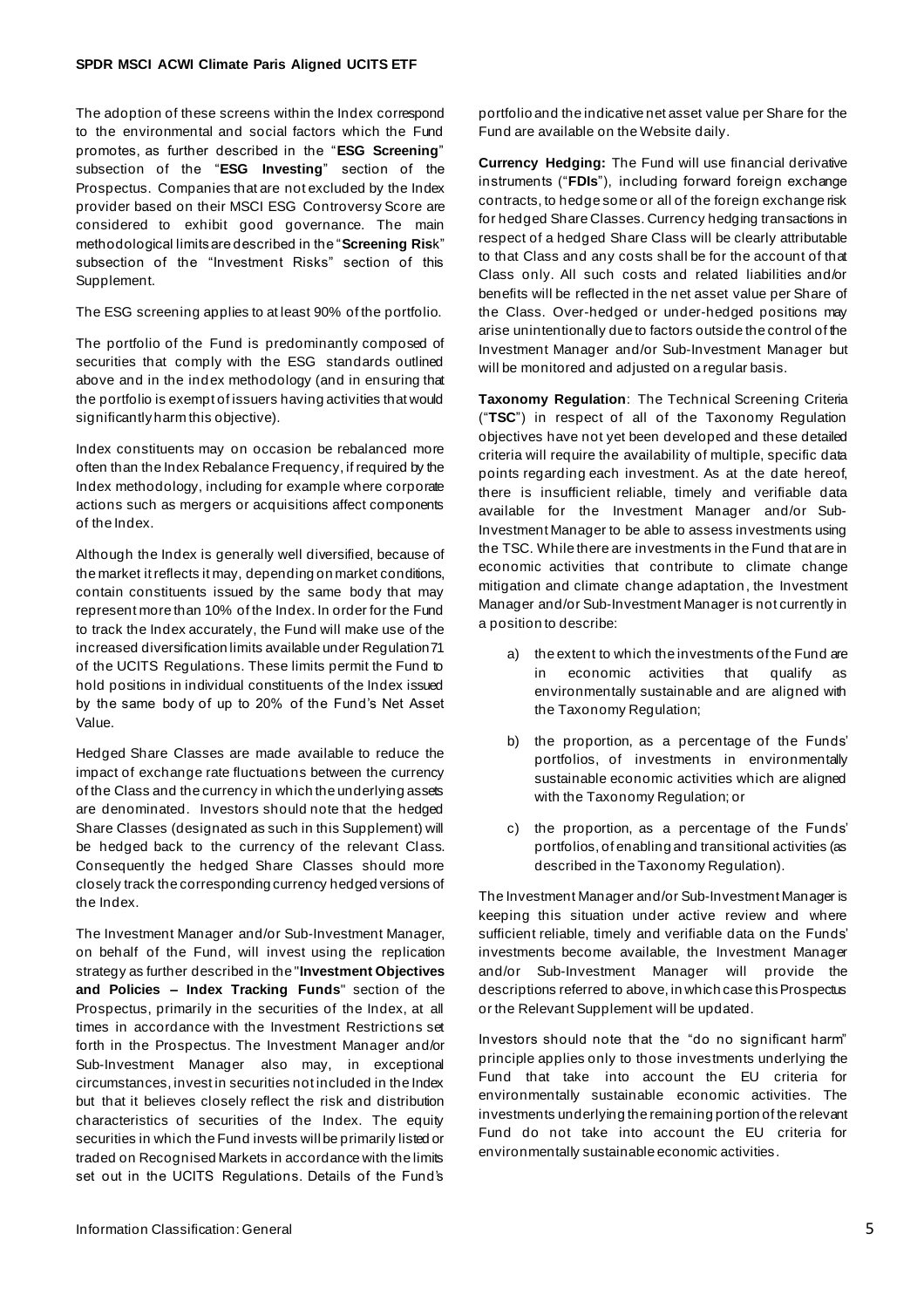#### **Permitted Investments**

**Equities:** The securities in which the Fund invests may include equities, or equity-related securities such as American Depositary Receipts (ADRs) or Global Depositary Receipts (GDRs). ADRs and GDRs are typically used instead of local shares, where owning the local shares represented in the Index is not possible or prohibitively expensive. The Fund may also invest in China A-Shares via Stock Connect or the RQFII quota.

**Other Funds / Liquid Assets:** The Fund may invest up to 10% of its net assets in other regulated open-ended funds (including Money Market Funds) where the objectives of such funds are consistent with the objective of the Fund and where such funds are authorised in member states of the EEA, United Kingdom, USA, Jersey, Guernsey or the Isle of Man and where such funds comply in all material respects with the provisions of the UCITS Regulations. The Fund may hold ancillary liquid assets such as deposits in accordance with the UCITS Regulations.

**Derivatives:** The Fund may use FDIs for currency hedging and efficient portfolio management purposes. Any use of FDIs by the Fund shall be limited to futures and forward foreign exchange contracts (including non -deliverable forwards) and warrants. Efficient portfolio management means investment decisions involving transactions that are entered into for one or more of the following specific aims: the reduction of risk; the reduction of cost; the generation of additional capital or income for the Fund with an appropriate level of risk, taking into account the risk profile of the Fund; or the minimisation of tracking error, i.e. the risk that the Fund return varies from the Index return. FDIs are described in the **"Investment Objectives and Policies – Use of Financial Derivative Instruments"** section of the Prospectus.

#### **Securities Lending, Repurchase Agreements & Reverse Repurchase Agreements**

The Fund does not currently participate in a securities lending programme, though it is entitled to do so. The Fund also does not intend to engage in repurchase agreements and reverse repurchase agreements. Should the Directors elect to change this policy in the future, due notification will be given to Shareholders and this Supplement will be updated accordingly.

#### **Investment Risks**

Investment in the Fund carries with it a degree of risk. Investors should read the **"Risk Information"** section of the Prospectus. In addition, the following risks are particularly relevant for the Fund.

**Index Tracking Risk:** The Fund's return may not match the return of the Index. It is currently anticipated that the Fund will track the Index with a potential variation of up to 2%

annually under normal market conditions. The Fund's ability to track the Index will be affected by Fund expenses, the amount of cash and cash equivalents held in its portfolio, and the frequency and the timing of purchases and sales of interests in the Fund. The Investment Manager and/or Sub-Investment Manager may attempt to replicate the Index return by investing in a sub-set of the securities in the Index, or in some securities not included in the Index, potentially increasing the risk of divergence between the Fund's return and that of the Index.

**Liquidity Risk & ETF Liquidity Risk:** Lack of a ready market or restrictions on resale may limit the ability of the Fund to sell a security at an advantageous time or price or at all. Illiquid securities may trade at a discount from comparable, more liquid investments and may be subject to wide fluctuations in market value. Illiquidity of the Fund's holdings may limit the ability of the Fund to obtain cash to meet redemptions on a timely basis. Where the fund invests in illiquid securities or does not trade in large volumes, the bid offer spreads of the Fund may widen, the Fund may be exposed to increased valuation risk and reduced ability to trade. Shares in the Fund may also trade at prices that are materially different to the last available NAV.

**Emerging Markets Risk:** Risks of investing in emerging markets include, among others, greater political and economic instability, possible trade barriers, less governmental supervision and regulation, greater volatility in currency exchange rates, currency transfer restrictions or difficulties in gaining currency exposure, less developed securities markets, legal systems and financial services industries, differences in auditing and financial reporting standards, and greater dependence on revenue from particular commodities or international aid.

#### **As the Fund has material exposure to emerging markets, an investment in the Fund should not constitute a substantial proportion of an investment portfolio and may not be appropriate for all investors.**

**PRC Investments Risk:** In addition to the risks of investing in emerging markets, risks of investing in PRC Investments markets include, among others, trading suspensions, currency transfer/exposure restrictions, limits on holdings of PRC Investments and use of brokers, untested concepts regarding new treatment of beneficial ownership, reliance on Access Programmes which may be discontinued or substantially changed, custody risks including a lack of sufficient segregation of assets from those of the RQFII Licence Holder and Sub-Custodian and tax uncertainty.

**Derivatives Risk:** The Fund may use FDIs for currency hedging and efficient portfolio management purposes as described in the derivatives section under Permitted Investments above. The Fund's use of FDIs involves risks different from, and possibly greater than, the risks associated with investing directly in securities.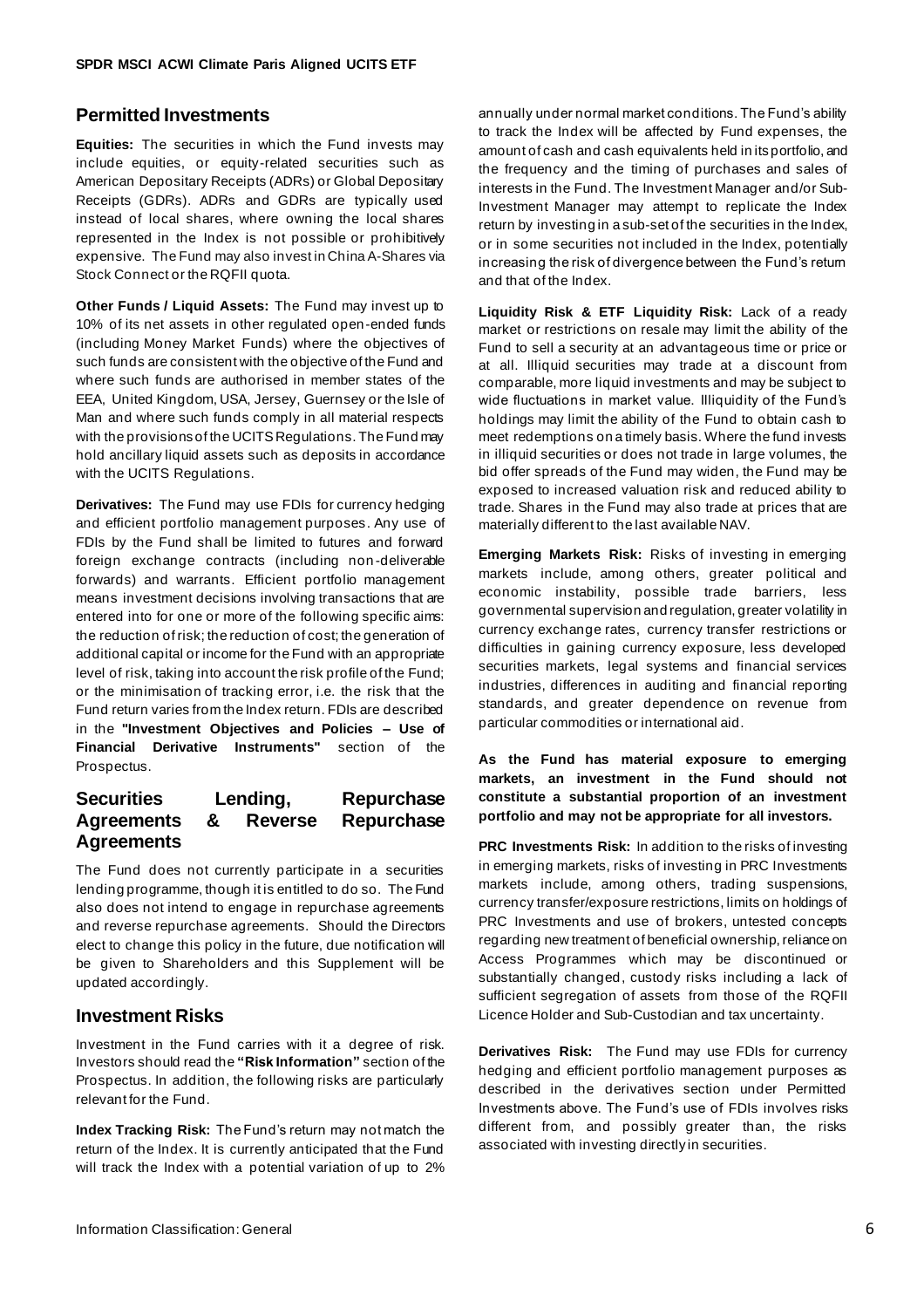**Screening Risk:** There is a risk that the Index provider may make errors, such as incorrect assessment of the screen criteria described in the Investment Policy and/or include incorrect/exclude correct constituents in the screening process. ESG scoring and screening is subject to inherent methodological limits. Any assessment of ESG criteria by an Index is based on the data provided by third parties. Such assessments are dependent upon information and data that may be incomplete, inaccurate or unavailable, which could cause incorrect assessment of an issuer's ESG performance. In particular there may be potential inconsistencies, inaccuracy or a lack of availability of required ESG data, particularly where this is issued by external data providers. These limitations may include but are not limited to issues relating to:

- Missing or incomplete data from companies (for example, relating to their capacity to manage their Sustainability Risks) which have been used as input for any scoring model;
- The quantity and quality of ESG data to be processed ;
- The identification of relevant factors for the ESG analysis.

**Integrating Sustainability Risk:** The integration of Sustainability Risk by the Index does not assure the mitigation of any or all Sustainability Risk. Any deterioration in the financial profile of an underlying investment affected by a Sustainability Risk may have a corresponding negative impact on the Net Asset Value and/or performance of the investing Fund.

**SFDR - Fund Classification Risk:** The SFDR has phased implementation from 10 March 2021 and imposes new disclosure obligations on financial market participants. As at the date of this Prospectus, the implementing Regulatory Technical Standards (Level 2) for SFDR have been released but not adopted by the European Commission and certain concepts newly introduced by SFDR are not currently the subject of centralised implementing standards, local guidance or established market practice. The Fund has been assessed and classified in good faith based on the relevant information currently available. As these standards and guidance develop, the SFDR related disclosures and the Article 8 classification indicated in this Supplement and on the Website are subject to change and may no longer apply.

**Share Class Risk:** There is no segregation of liabilities between Classes of the Fund. While the Investment Manager and/or Sub-Investment Manager will seek to ensure that gains/losses on and the costs of the relevant FDI associated with any currency hedging strategy will accrue solely to the Class for which it is intended, the transactions could result in liabilities for other Classes.

**Currency Hedging Risk:** Hedges are sometimes subject to imperfect matching between the hedging transaction and the risk sought to be hedged. There can be no assurance that the Fund's hedging transactions will be effective. As the purpose of currency hedging is to try to reduce or eliminate losses caused by exchange rate fluctuations, it can also reduce or eliminate gains where the currency in which the Fund's assets are denominated appreciates.

#### **Investor Profile**

The typical investors of the Fund are expected to be institutional, intermediary and retail investors who want to take short, medium or long term exposure to the performance of global developed and emerging equity markets and are prepared to accept the risks associated with an investment of this type and the expected high volatility of the Fund.

#### **Subscriptions, Redemptions & Conversions**

Investors may subscribe for or redeem Shares in the Fund on each Dealing Day at the Dealing NAV with an appropriate provision for Duties and Charges and in accordance with the provisions in the **"Purchase and Sale Information"** section of the Prospectus.

For subscriptions, consideration, in the form of cash must be received by the Settlement Deadline. For redemptions, a written redemption request signed by the Shareholder is required to be received by the Administrator by the Dealing Deadline on the relevant Dealing Day. In-kind dealing by Shareholders is not permitted.

Shareholders should refer to the terms of the **"Purchase and Sale Information"** section of the Prospectus for information on Share conversions.

#### **Initial Offer Period**

Shares of the Fund which are not launched as at the date of this Supplement will be available from 9.00 a.m. (Irish time) on 5 April 2022 to 3.00 p.m. (Irish time) on 4 October 2022 or such earlier or later date as the Directors may determine and notify to the Central Bank (the "Initial Offer Period"). The initial offer price will be approximately 10 in the currency of the respective share class, plus an appropriate provision for Duties and Charges, or such other amount as determined by the Investment Manager and/or Sub-Investment Manager and communicated to investors prior to investment. Following the closing date of the Initial Offer Period, the Shares will be issued at the Dealing NAV.